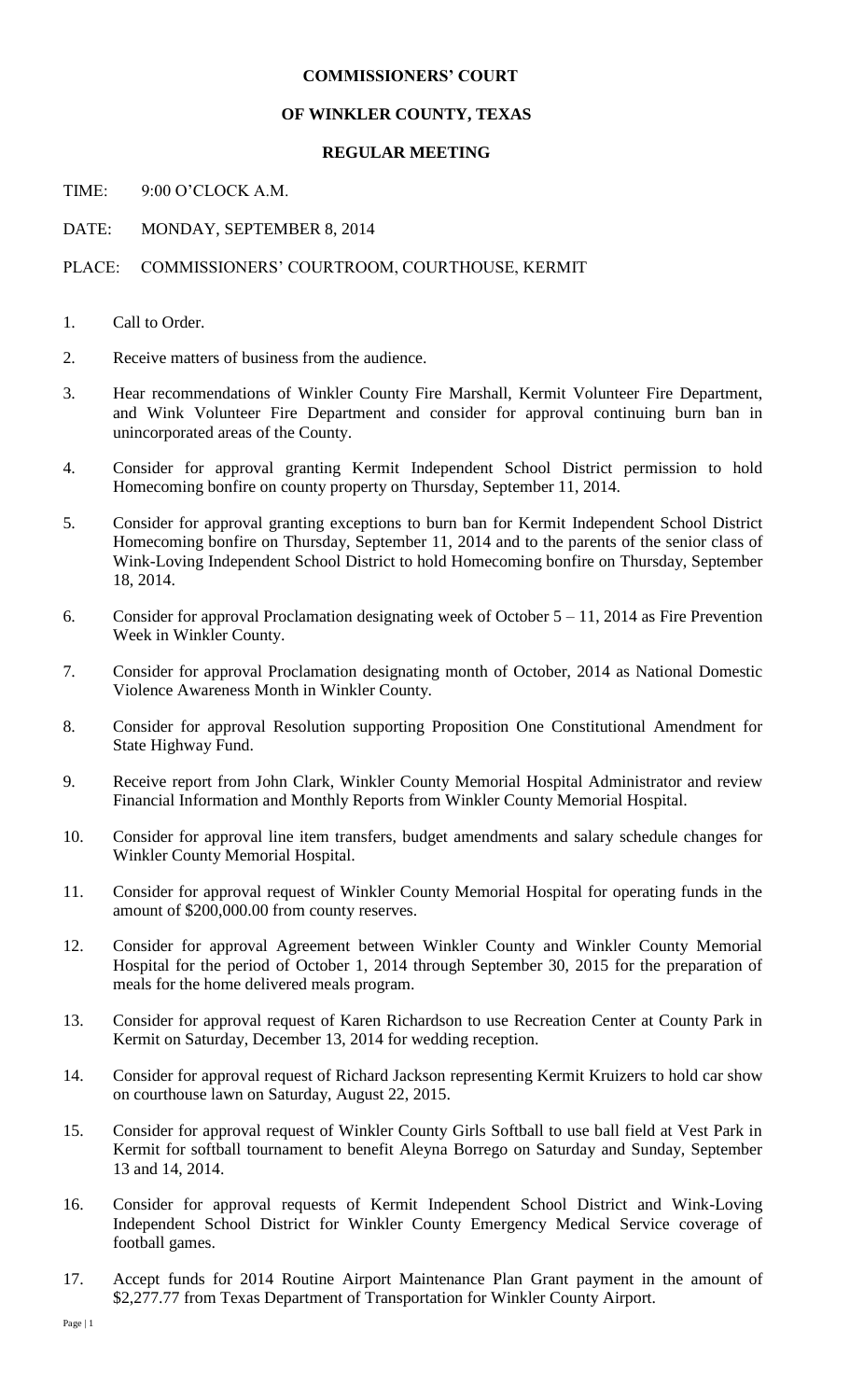- 18. Discuss Texas Department of Transportation county road inventory and county maintained road mileage certification process.
- 19. Consider for approval Inmate Agreement between Winkler County and the City of Kermit effective October 1, 2014 for housing of city prisoners at Winkler County Law Enforcement Center.
- 20. Consider for approval Interlocal Ambulance Service Agreement between Winkler County and the City of Kermit for the period of October 1, 2014 to September 30, 2015.
- 21. Consider for approval Interlocal Ambulance Service Agreement between Winkler County and the City of Wink for the period of October 1, 2014 to September 30, 2015.
- 22. Consider for approval 2015 Texas Department of Transportation Grant for Routine Airport Maintenance Program (RAMP) between Winkler County and Texas Department of Transportation.
- 23. Consider for approval Contractual Agreement between Winkler County and Central Plains Center for substance abuse treatment service of juvenile offenders for the period of September 1, 2014 to August 31, 2015.
- 24. Consider for approval Agreement between Lubbock County and Winkler County for professional medical examiner services for period of October 1, 2014 through September 30, 2015.
- 25. Consider for approval Pipeline Construction and Indemnity Contract between Winkler County and Regency Field Services LLC for road bore on County Road 304.
- 26. Consider for approval request of Commissioner, Precinct 3 to repair and replace fuel nozzles at Winkler County Airport in an amount not to exceed \$3,000.00 from budgeted funds, with onehalf to be reimbursed by RAMP Grant.
- 27. Consider for approval request of Winkler County Emergency Medical Service to purchase six (6) Binder Lift Assist Harnesses from BoundTree Medical in the amount of \$3,470.24 from budgeted funds to be reimbursed by J-RAC.
- 28. Consider for approval payment in the amount of \$3,200.00 to Kidd's Cropdusting, Inc. for herbicide spraying at Winkler County Airport from budgeted funds, with one-half to be reimbursed by RAMP Grant.
- 29. Consider for approval payment to Priority Pump and Supply, LP in the amount of \$2,125.00 for annual maintenance of wind turbine at Winkler County Law Enforcement Center from budgeted funds.
- 30. Consider for approval payment in the amount of \$4,680.00 to Diamond A Ranch for caliche for County Road 409 from budgeted lateral road funds.
- 31. Consider for approval payment in the amount of \$4,460.64 to Capitol Aggregates, Inc. for aggregate for County Road 409 from budgeted lateral road funds.
- 32. Consider for approval payment in the amount of \$7,200.00 to Kermit Volunteer Fire Department for reimbursement of training funds for five (5) firefighters from budgeted funds.
- 33. Receive monthly report of County Treasurer.